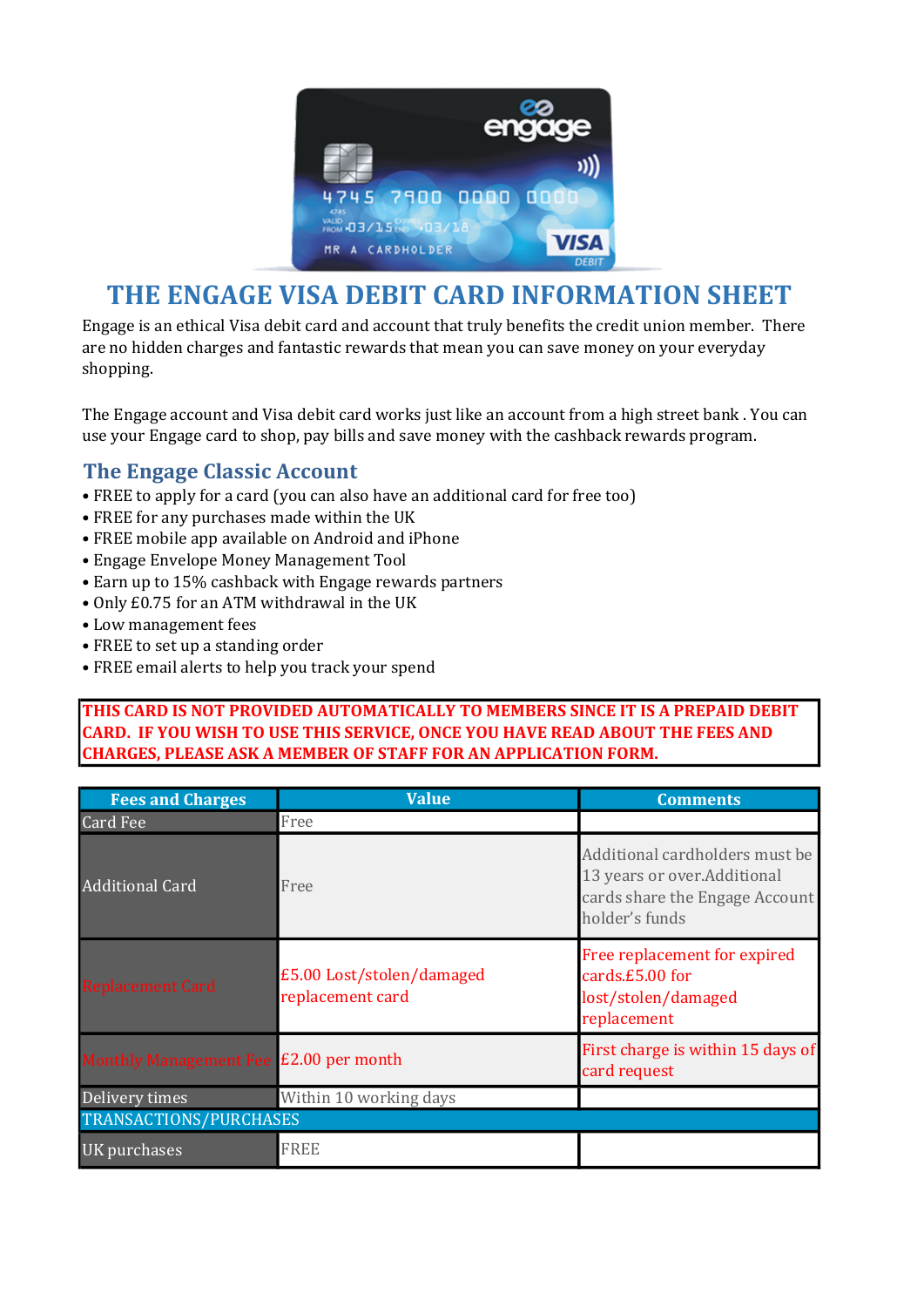| European & International<br>purchases                        | £1.00 plus 2% of the transaction value | Any transaction in a foreign<br>currency will be converted into<br>pounds. We'll do this at the rate<br>of exchange provided by Visa<br>Europe on the date they<br>process the transaction which<br>may differ from the actual<br>transaction date. See more<br>information on exchange rates<br>on the Visa Website. |
|--------------------------------------------------------------|----------------------------------------|-----------------------------------------------------------------------------------------------------------------------------------------------------------------------------------------------------------------------------------------------------------------------------------------------------------------------|
| <b>ATM Withdrawal UK*</b>                                    | £0.75                                  |                                                                                                                                                                                                                                                                                                                       |
| ATM Withdrawal Europe*<br>& ATM Withdrawal<br>International* | £2.00 plus 2% of the transaction value | Any transaction in a foreign<br>currency will be converted into<br>pounds. We'll do this at the rate<br>of exchange provided by Visa<br>Europe on the date they<br>process the transaction which<br>may differ from the actual<br>transaction date. See more<br>information on exchange rates<br>on the Visa Website. |
| Cash Withdrawal at a Post<br>Office                          | £0.50                                  | Maximum withdrawal £250.                                                                                                                                                                                                                                                                                              |
| <b>Cashback Instore</b>                                      | Free                                   | You can request up to £50<br>cashback at participating UK<br>retailers when making a<br>purchase                                                                                                                                                                                                                      |
| <b>PAY-IN FEES</b>                                           |                                        |                                                                                                                                                                                                                                                                                                                       |
| <b>Bank transfer</b>                                         | FREE (maximum £10,000)                 | Add funds to your Engage<br>account by bank transfer from a<br>UK bank account.                                                                                                                                                                                                                                       |
| PayPoint                                                     | $£0.50 + 2.5%$                         | Maximum load amount of £249                                                                                                                                                                                                                                                                                           |
| Post Office                                                  | $£1.00 + 1%$                           | Maximum load amount of £250<br>coin and £2,500 coin and notes.<br>Subject to account conditions                                                                                                                                                                                                                       |
| <b>TRANSFER FEES</b>                                         |                                        |                                                                                                                                                                                                                                                                                                                       |
| Future dated transfer<br>from account                        | <b>FREE</b>                            | Transfer money to a UK bank<br>account in three working days.                                                                                                                                                                                                                                                         |
| Next day transfer from<br>account                            | £3.00                                  | Transfer money to a UK bank<br>account on the next working<br>day.                                                                                                                                                                                                                                                    |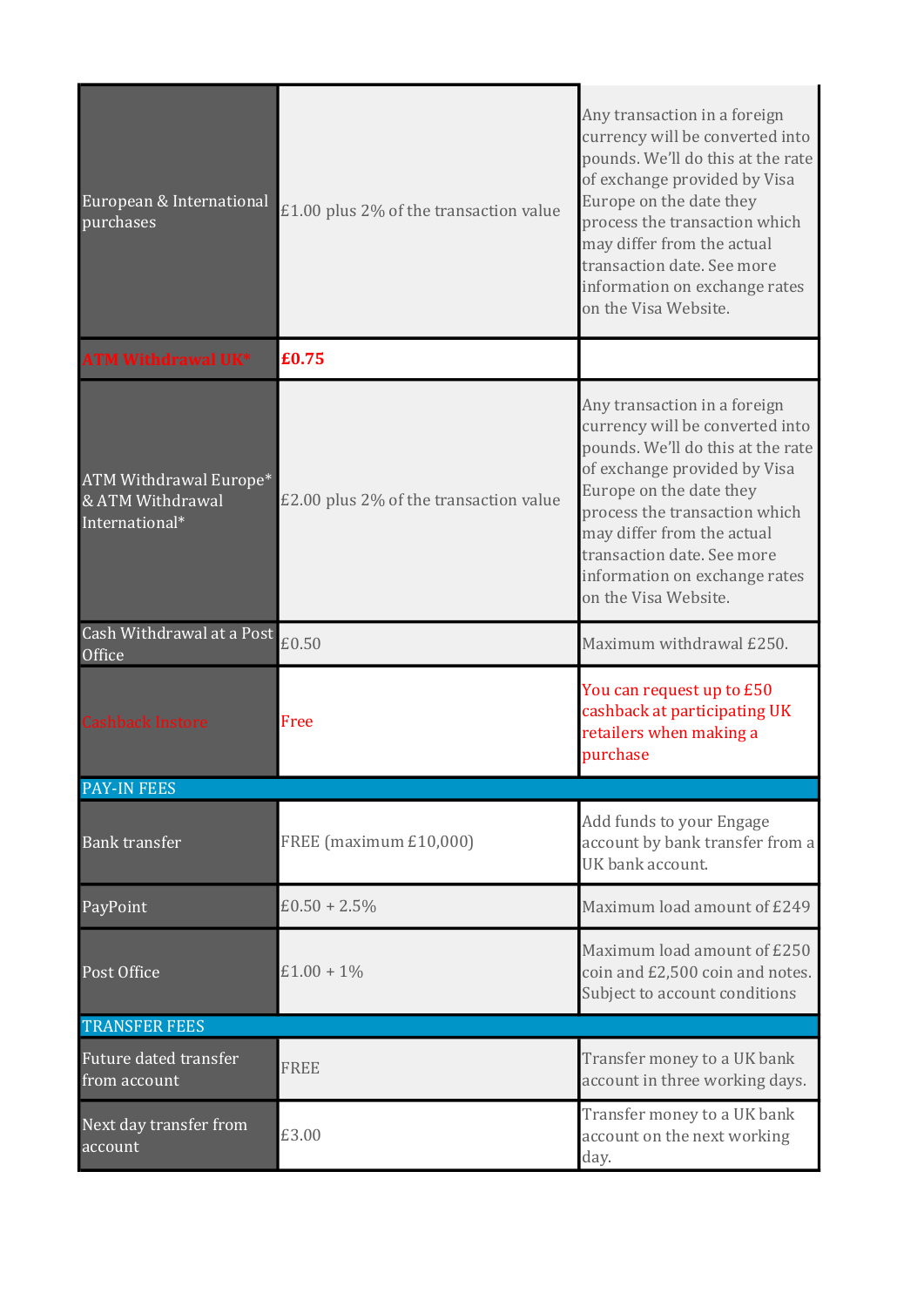| Same day transfer from<br>account (CHAPS)         | £15.00                     | Transfer money to a UK bank<br>account on the same day, some<br>restrictions may apply.                                                             |
|---------------------------------------------------|----------------------------|-----------------------------------------------------------------------------------------------------------------------------------------------------|
| International transfer<br>regular                 | £20.00                     | Transfer money to a foreign<br>bank account within 5-7<br>working days.                                                                             |
| <b>OTHER FEES</b>                                 |                            |                                                                                                                                                     |
| <b>ATM balance enquiry</b>                        | £0.10                      | Balance enquiries are FREE<br>through your mobile app or by<br>logging into your account<br>online.                                                 |
| <b>Balance enquiry at a</b><br><b>Post Office</b> | £0.20                      |                                                                                                                                                     |
| <b>SMS Alerts</b>                                 | £0.10                      | Optional service for<br>confirmation of statement<br>generation, bank transfers from<br>account and marketing<br>messages.                          |
| <b>Email Alerts</b>                               | Free                       |                                                                                                                                                     |
| <b>Call costs to Customer</b><br><b>Services</b>  | Standard geographical rate | Calls to +44 (0)333 202 3642<br>are charged at standard<br>geographical rates and will be<br>included in mobile phone<br>inclusive minute packages. |
| Statements paper (per 62<br>days)                 | £1.50                      | You must request a paper<br>statement by contacting<br><b>Customer Services</b>                                                                     |
| Statements online (per 62<br>days)                | Free                       |                                                                                                                                                     |
| Inactivity/dormancy fee                           | Free                       |                                                                                                                                                     |
| Standing order setup fee                          | Free                       |                                                                                                                                                     |